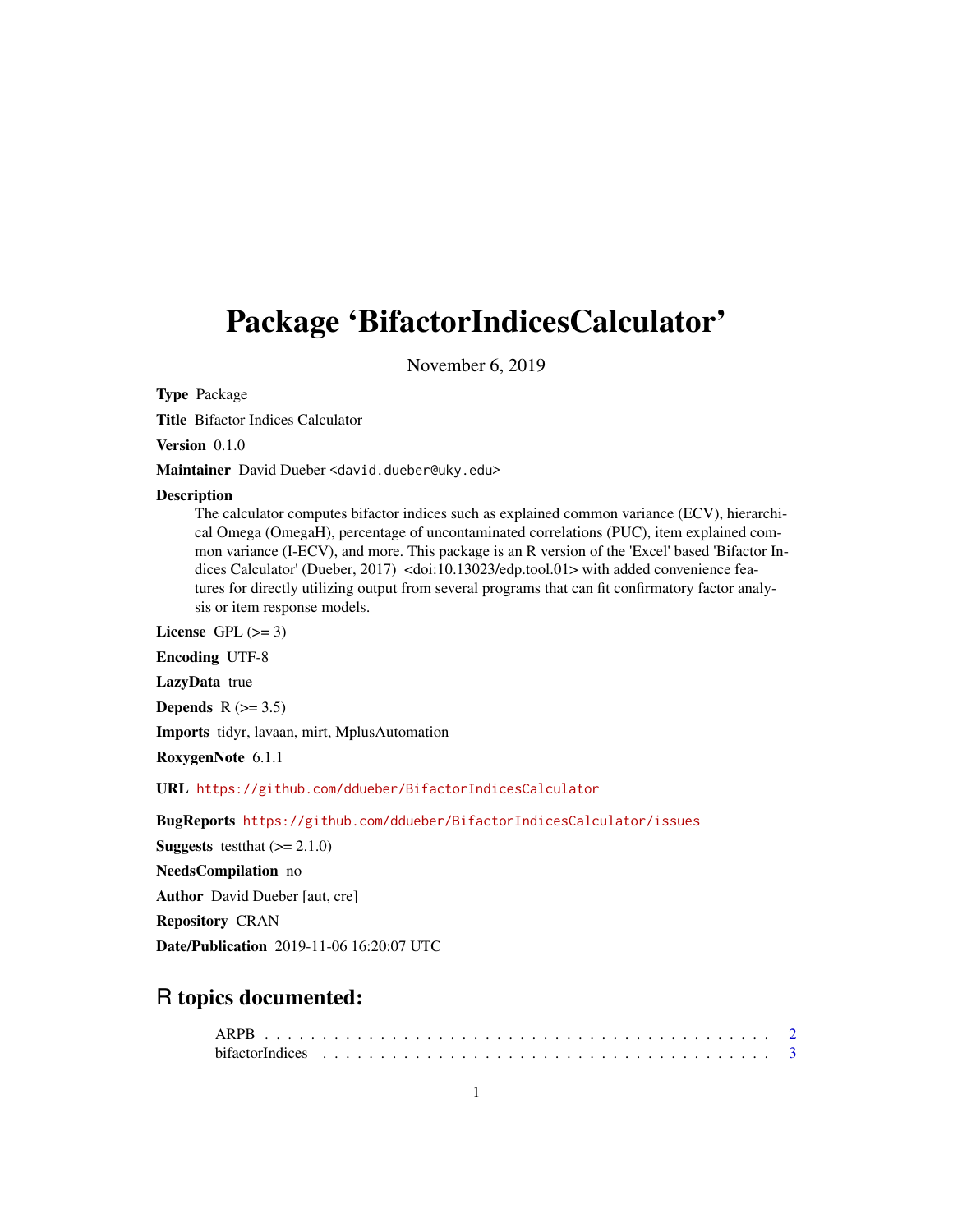#### <span id="page-1-0"></span>2 and 2 and 2 and 2 and 2 and 2 and 2 and 2 and 2 and 2 and 2 and 2 and 2 and 2 and 2 and 2 and 2 and 2 and 2 and 2 and 2 and 2 and 2 and 2 and 2 and 2 and 2 and 2 and 2 and 2 and 2 and 2 and 2 and 2 and 2 and 2 and 2 and

| Index | 17 |
|-------|----|

<span id="page-1-1"></span>ARPB *ARPB*

# Description

ARPB computes absolute relative bias in factor loadings between the general factor of a bifactor model and a unidimensional model.

# Usage

ARPB(Lambda, UniLambda)

# Arguments

| Lambda    | is a matrix of factor loadings |
|-----------|--------------------------------|
| UniLambda | is a matrix of factor loadings |

# Details

ARPB is called by [bifactorIndices](#page-2-1) and [bifactorIndicesMplus](#page-4-1), which are the only functions in this package intended for casual users

# Value

a list where the first element is the average absolute relative paramter bias, and the second element is a vector of absolute relative bias by item

# See Also

[bifactorIndices](#page-2-1), [bifactorIndicesMplus](#page-4-1)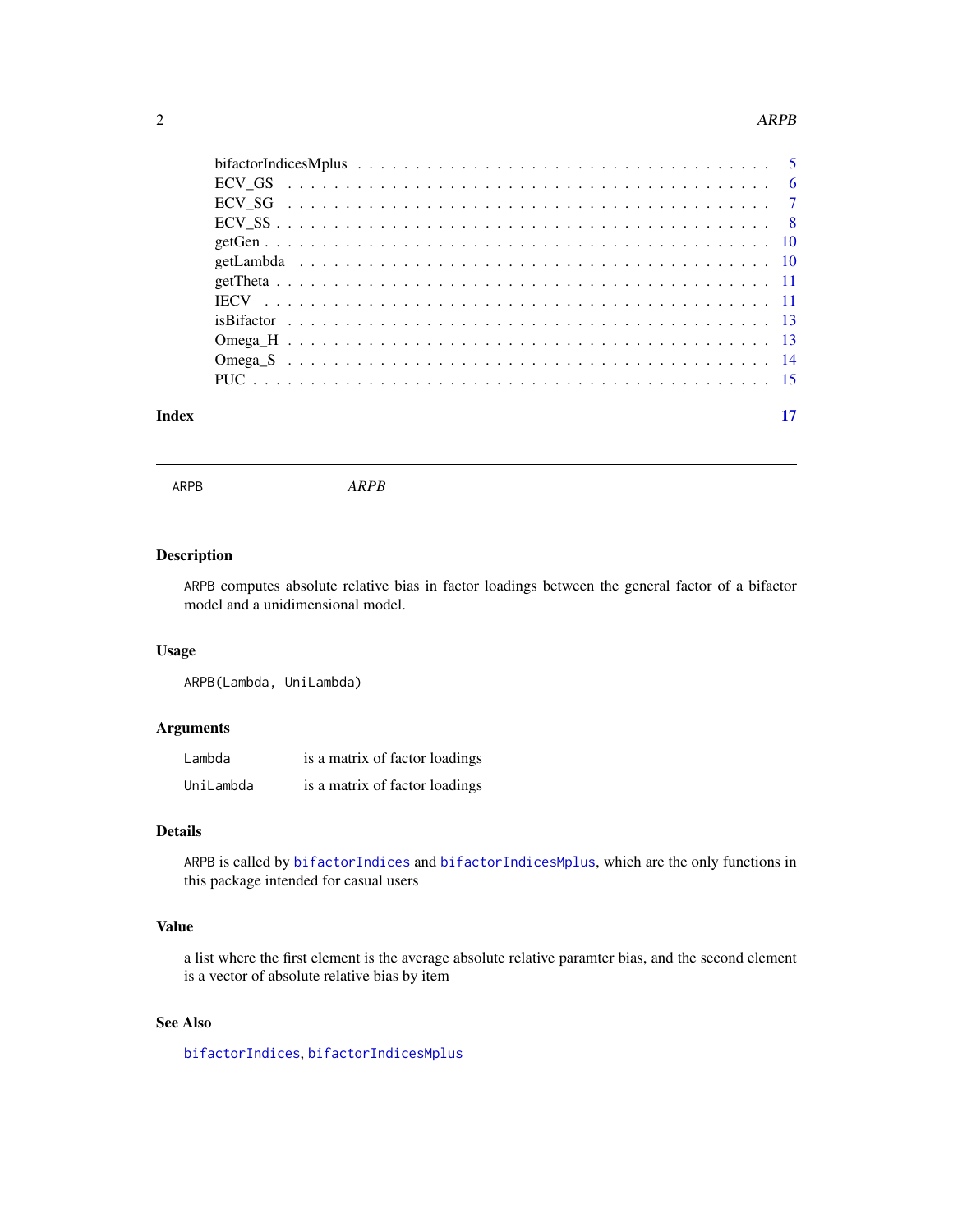# <span id="page-2-0"></span>bifactorIndices 3

# Examples

```
Lambda \leq matrix(c(.82, .10, 0, 0,
                 .77, .35, 0, 0,
                 .79, .32, 0, 0,
                 .66, .39, 0, 0,
                 .51, 0, .71, 0,
                 .56, 0, .43, 0,
                 .68, 0, .13, 0,.60, 0, .50, 0,
                 .83, 0, 0, .47,
                 .60, 0, 0, .27,
                 .78, 0, 0, .28,
                 .55, 0, 0, .75),
                 ncol = 4, byrow = TRUE)
colnames(Lambda) <- c("General", "PS", "HA", "SA")
UniLambda <- c(.78, .84, .82, .77, .69, .62, .69, .66, .82, .56, .74, .65)
ARPB(Lambda, UniLambda)
```
<span id="page-2-1"></span>bifactorIndices *bifactorIndices*

# Description

Computes all available bifactor indices for the input given.

# Usage

```
bifactorIndices(Lambda, Theta = NULL, UniLambda = NULL,
  standardized = TRUE)
```
# Arguments

| Lambda       | is a matrix of factor loadings or an object that can be converted to a matrix of<br>factor loadings by getLambda. Currently fitted lavaan objects and fitted mirt<br>objects are supported in addition to raw factor loading matrix input. For Mplus<br>output files, use bifactorIndicesMplus. |
|--------------|-------------------------------------------------------------------------------------------------------------------------------------------------------------------------------------------------------------------------------------------------------------------------------------------------|
| Theta        | is a vector of residual variances. If omitted, Theta will be computed from input<br>for Lambda.                                                                                                                                                                                                 |
| UniLambda    | is a matrix of factor loadings or an object that can be converted to a matrix of<br>factor loadings such as a fitted <b>lavaan</b> objects or fitted <b>mirt</b> object. Defaults to<br>NULL, as Unilambda is only required if you wish to compute ARPB                                         |
| standardized | lets the function know whether to look for standardized or unstandardized results<br>from <b>lavaan</b> . If Lambda is not a <b>lavaan</b> object, then standardized will be<br>ignored.                                                                                                        |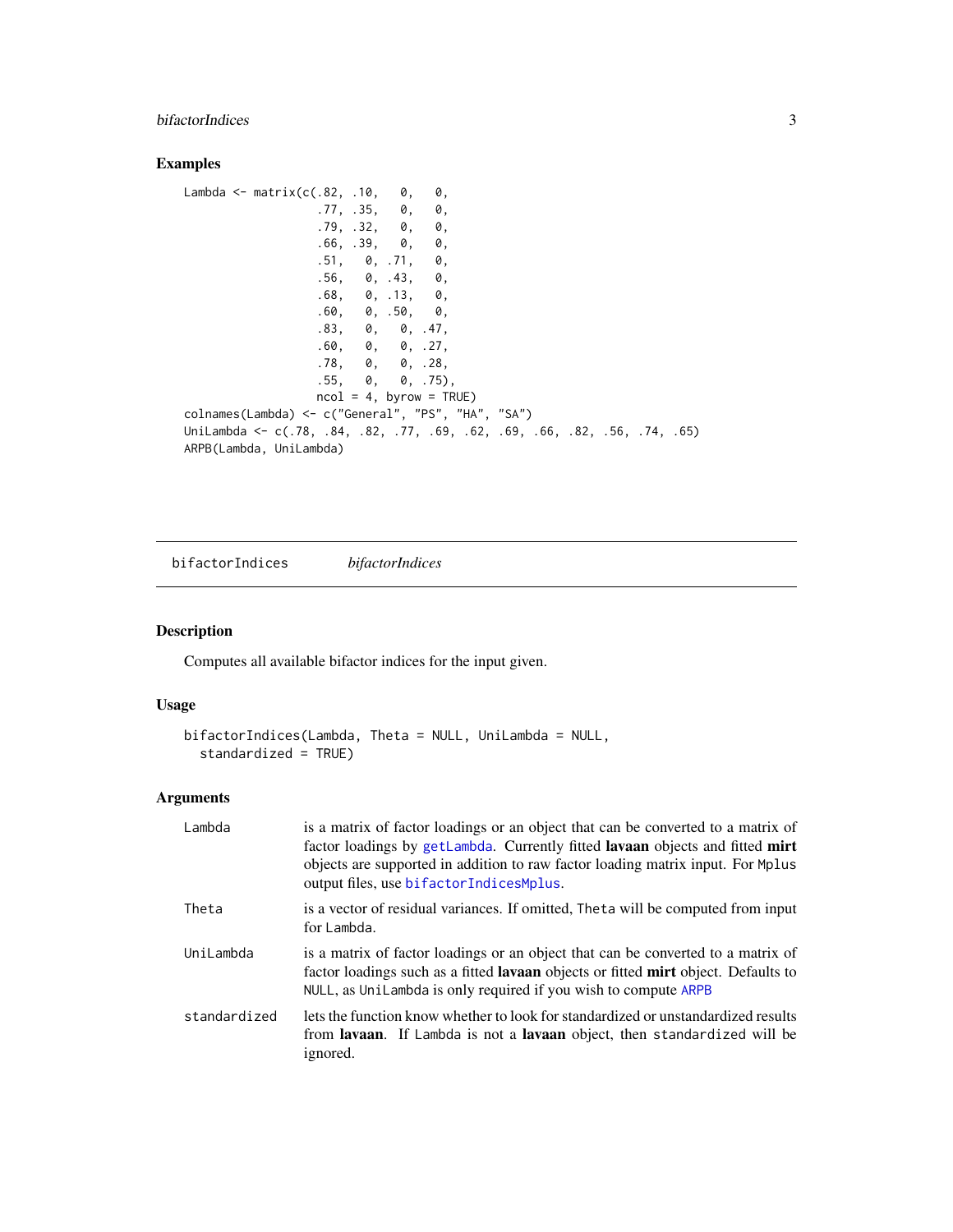#### <span id="page-3-0"></span>Details

Currently, factor loading matrices, fitted lavaan objects, and fitted mirt objects are supported. For Mplus output, see [bifactorIndicesMplus](#page-4-1). IRT parameters from mirt are converted to standardized factor loadings via the correspondence described in Kamata & Bauer (2008). If you wish to use standardized coefficients, item error variance will be computed directly from standardized factor loadings. [ARPB](#page-1-1) will only be computed if the factor loadings from a unidimensional model are included, while [ECV\\_GS](#page-5-1) and [ECV\\_SG](#page-6-1) will only be computed for models with a general factor, and [PUC](#page-14-1) will only be conputed for a true bifactor model. Note that if a correlated traits model is provided, the omega indices will simply be the regular omega values for those factors. Interpretations for individual indices as well as details about their computation can be found in the man page for the individual indices.

#### Value

A list of bifactor indices, including three different ECV indices, IECV, PUC, Omega, OmegaH, and ARPB. Please note that many of these indices are interpretable even when the model being used is not a bifactor model; some indices may be useful for two-tier, trifactor, correlated traits, and even unidimensional models.

# References

Kamata, A., & Bauer, D. J. (2008). A note on the relation between factor analytic and item response theory models. *Structural Equation Modeling: A Multidisciplinary Journal, 15* (1), 136-153.

#### See Also

[bifactorIndicesMplus](#page-4-1), [ECV\\_SS](#page-7-1), [ECV\\_SG](#page-6-1), [ECV\\_GS](#page-5-1), [IECV](#page-10-1), [PUC](#page-14-1), [Omega\\_S](#page-13-1), [Omega\\_H](#page-12-1), [ARPB](#page-1-1)

# Examples

```
# Computing bifactor indices from fitted lavaan object
# (using mirt object is similar)
HS_{model\_bifactor} \leftarrow "visual = x1 + x2 + x3textual = x4 + x5 + x6speed = x7 + x8 + x9general = x1 + x2 + x3 + x4 + x5 + x6 + x7 + x8 + x9"
# lavaan cannot find a good solution, but that's ok since this is just for illustration
fit <- suppressWarnings(lavaan::cfa(HS_model_bifactor,
                   data = lavaan::HolzingerSwineford1939,
                   orthogonal = TRUE))
bifactorIndices(fit)
```
# Computing bifactor indices from factor loading matrices Lambda <- matrix(c(.82, .10, 0, 0,<br>.77, .35, 0, 0, .77, .35, 0, 0,<br>.79, .32, 0, 0.  $.79, .32, 0,$ 

```
.66, .39, 0, 0,
.51, 0, .71, 0,
.56, 0, .43, 0,
```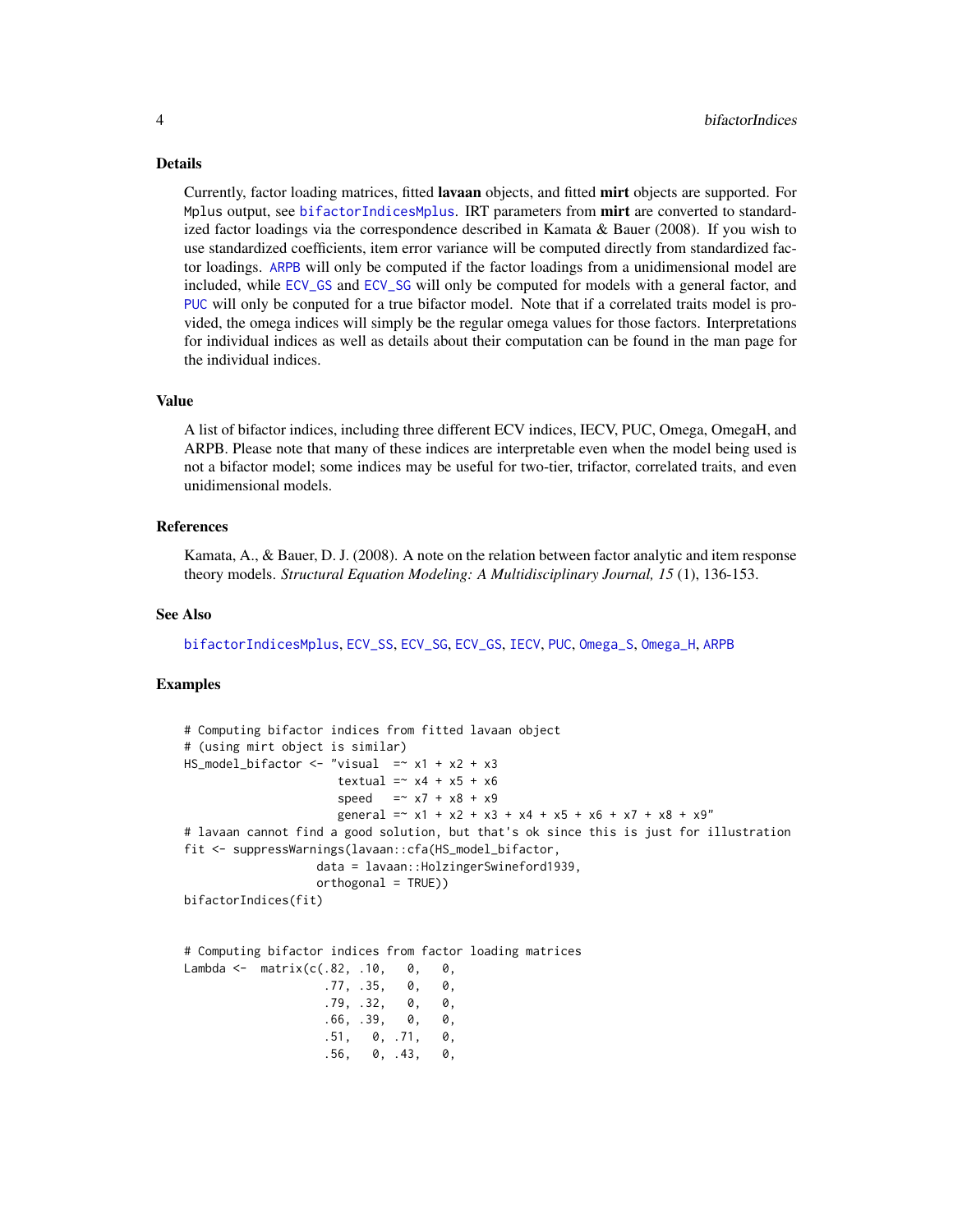# <span id="page-4-0"></span>bifactorIndicesMplus 5

 $.68, 0, .13, 0,$ .60, 0, .50, 0, .83, 0, 0, .47, .60, 0, 0, .27, .78, 0, 0, .28, .55, 0, 0, .75),  $ncol = 4$ , byrow = TRUE) colnames(Lambda) <- c("General", "PS", "HA", "SA") UniLambda <- c(.78, .84, .82, .77, .69, .62, .69, .66, .82, .56, .74, .65) bifactorIndices(Lambda, UniLambda = UniLambda)

<span id="page-4-1"></span>bifactorIndicesMplus *bifactorIndicesMplus*

#### **Description**

Computes all available bifactor indices given an Mplus .out file for a bifactor model

# Usage

```
bifactorIndicesMplus(Lambda = file.choose(), UniLambda = NULL,
  standardized = TRUE)
```
# Arguments

| Lambda       | is an Mplus out file. Defaults to an open file dialog box                                                                                                                                                                                                                 |
|--------------|---------------------------------------------------------------------------------------------------------------------------------------------------------------------------------------------------------------------------------------------------------------------------|
| UniLambda    | is an object that the function can convert to a matrix of factor loadings. The<br>expected behavior is to store an Mplus output file as a variable and pass that<br>variable as UniLambda. Defaults to NULL, as UniLambda is only required if you<br>wish to compute ARPB |
| standardized | lets the function know whether it should be looking in the unstandardized results<br>or the STDYX results from the Mplus output.                                                                                                                                          |

#### Details

ARPB will only be compute if the factor loadings from a unidimensional model (as a vector or as the result of using [readModels](#page-0-0) on an Mplus .out file) are included. Note that if a correlated traits model is provided, the omega indices will simply be the regular omega values for those factors. Interpretations for individual indices as well as details about their computation can be found in the man page for the individual indices.

#### Value

A list of bifactor indices, including three different ECV indices, IECV, PUC, Omega, OmegaH, and ARPB. Please note that many of these indices are interpretable even when the model being used is not a bifactor model; some indices may be useful for two-tier, trifactor, correlated traits, and even unidimensional models.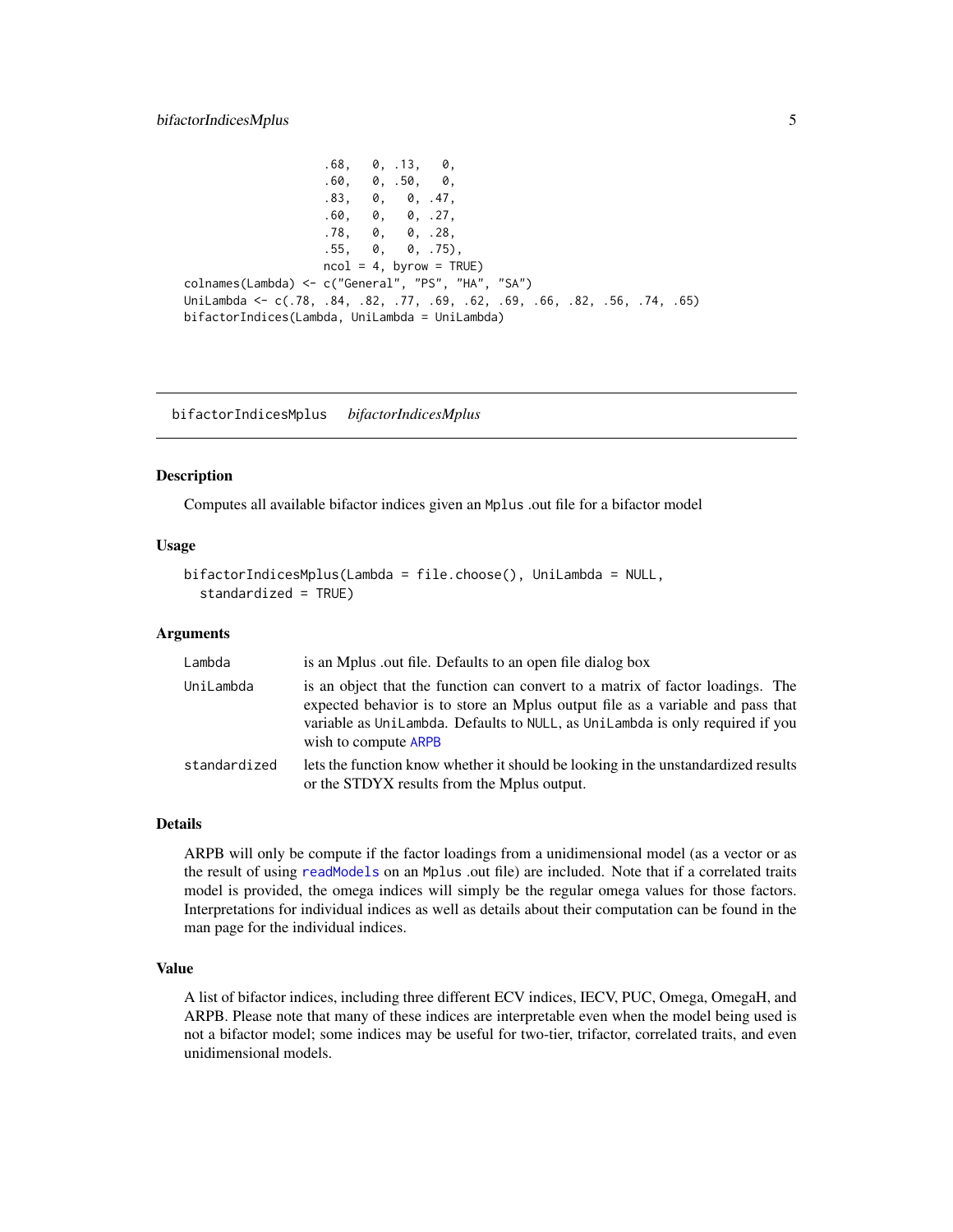#### <span id="page-5-0"></span>See Also

[bifactorIndices](#page-2-1), [ECV\\_SS](#page-7-1), [ECV\\_SG](#page-6-1), [ECV\\_GS](#page-5-1), [IECV](#page-10-1), [PUC](#page-14-1), [Omega\\_S](#page-13-1), [Omega\\_H](#page-12-1), [ARPB](#page-1-1)

<span id="page-5-1"></span>ECV\_GS *ECV\_GS*

# **Description**

Computes an ECV index for all factors which can be interpreted as the proportion of common variance of the items in each specific factor which is due to the general factor; ECV\_GS should be read 'ECV of the general factor with respect to a specific factor.' Here, ECV is computed only with respect to the items of a specific factor using the general factor loadings in the numerator; Stucky and Edelen (2015, p. 201) refer to this index as the 'within-domain ECV' for the specific factor. In the Excel version of the bifactor indices calculator (Dueber, 2017), this index is not computed.

# Usage

ECV\_GS(Lambda)

# Arguments

Lambda is a matrix of factor loadings. Be sure that all factors have the same variance before calling this function.

#### Details

ECV\_GS is called by [bifactorIndices](#page-2-1) and [bifactorIndicesMplus](#page-4-1), which are the only functions in this package intended for casual users

# Value

A vector of ECVs for all factors

# References

Dueber, D. M. (2017). Bifactor Indices Calculator: A Microsoft Excel-based tool to calculate various indices relevant to bifactor CFA models. doi: [10.13023/edp.tool.01](https://doi.org/10.13023/edp.tool.01)

Stucky, B. D., & Edelen, M. O. (2015). Using hierarchical IRT models to create unidimensional measures from multidimensional data. In S. P. Reise & D. A. Revicki (Eds.), *Handbook of item response theory modeling: Applications to typical performance assessment* (pp.183-206). New York: Routledge.

# See Also

[ECV\\_SS](#page-7-1), [ECV\\_SG](#page-6-1), [bifactorIndices](#page-2-1), [bifactorIndicesMplus](#page-4-1)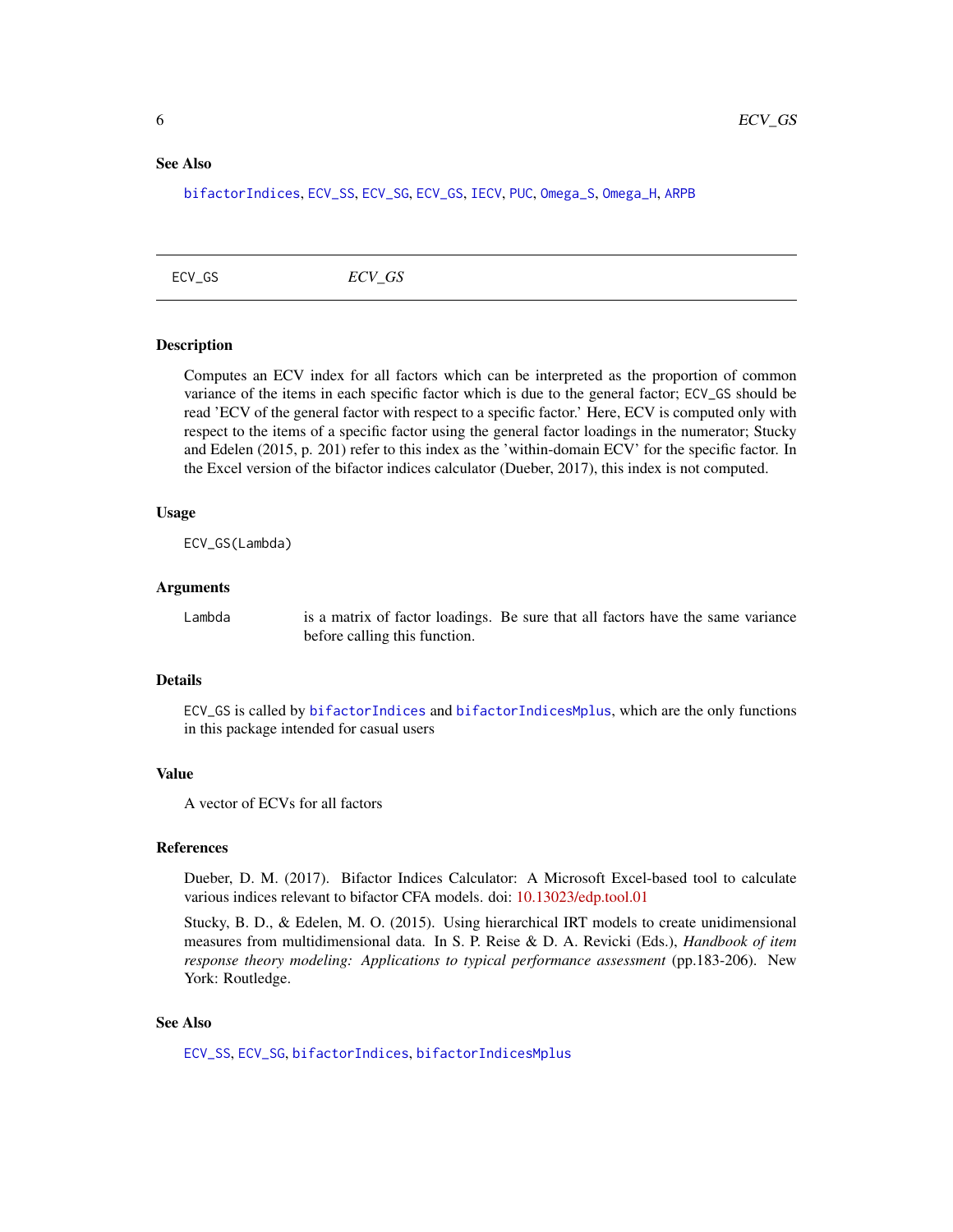#### <span id="page-6-0"></span> $ECV\_SG$  7

# Examples

```
Lambda <- matrix(c(.82, .10, 0, 0,
                 .77, .35, 0, 0,
                 .79, .32, 0, 0,
                 .66, .39, 0, 0,
                 .51, 0, .71, 0,
                 .56, 0, .43, 0,
                 .68, 0, .13, 0,
                 .60, 0, .50, 0,
                 .83, 0, 0, .47,
                 .60, 0, 0, .27,
                 .78, 0, 0, .28,
                 .55, 0, 0, .75),
                 ncol = 4, byrow = TRUE)
colnames(Lambda) <- c("General", "PS", "HA", "SA")
ECV_GS(Lambda)
```
<span id="page-6-1"></span>ECV\_SG *ECV\_SG*

# Description

Computes an ECV index for all factors which can be interpreted as the proportion of common variance of all items which is due to the specific factor; ECV\_SG should be read 'ECV of a specific factor with respect to the general factor.' Here, ECV is computed with respect to the items of the general factor using the specific factor loadings in the numerator; Stucky and Edelen (2015, p. 199) refer to this index simply as 'specific-dimension ECV.' Note that ECV\_SG of the general factor is simply the ECV. In the Excel version of the Bifactor Indices Calculator (Dueber, 2017), this form of ECV is not referred to as 'ECV (S&E).' ECV\_SG is called by [bifactorIndices](#page-2-1) and [bifactorIndicesMplus](#page-4-1), which are the only functions in this package intended for casual users

# Usage

ECV\_SG(Lambda)

#### Arguments

Lambda is a matrix of factor loadings. Be sure that all factors have the same variance before calling this function.

#### Value

A vector of ECVs for all factors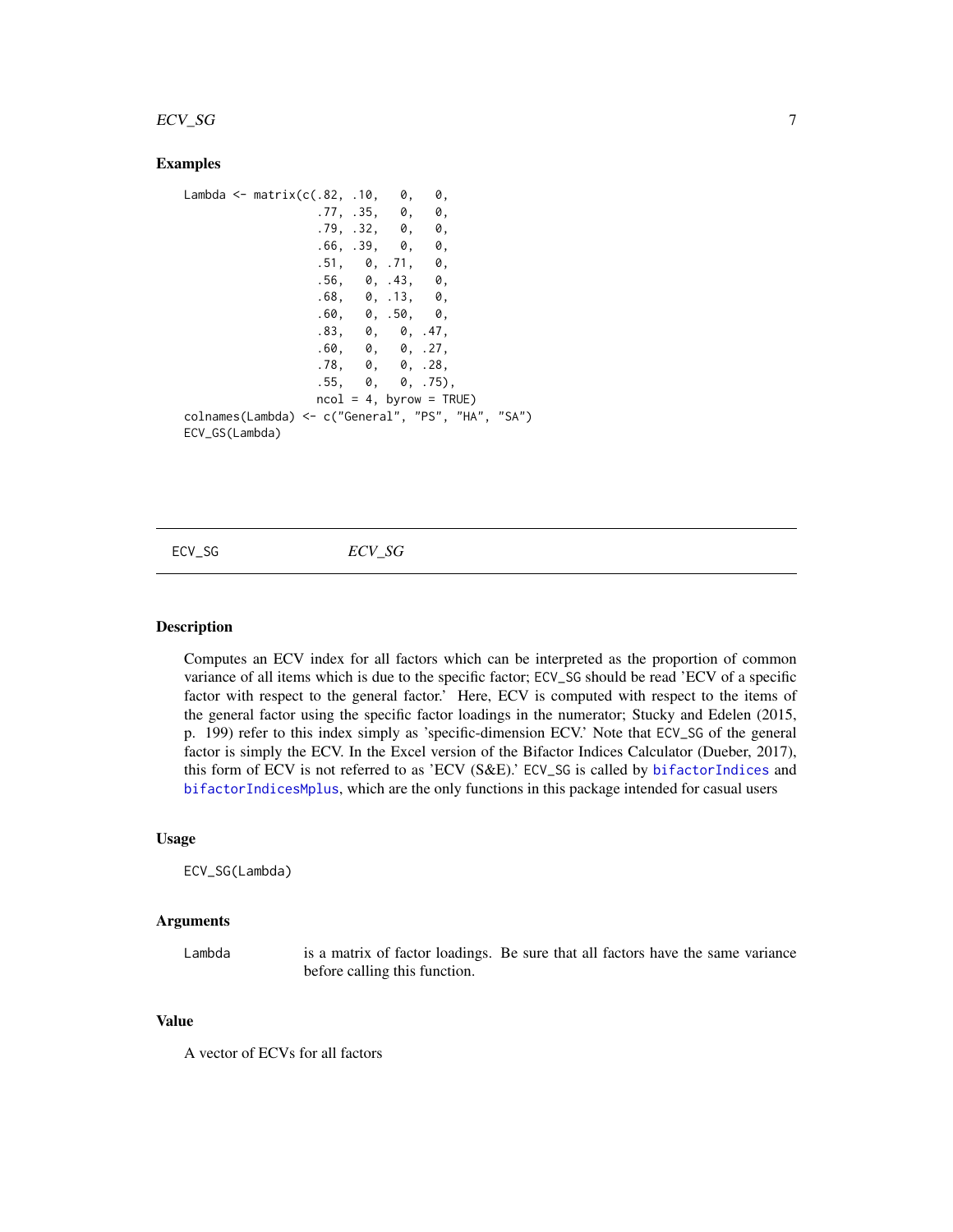# <span id="page-7-0"></span>References

Dueber, D. M. (2017). Bifactor Indices Calculator: A Microsoft Excel-based tool to calculate various indices relevant to bifactor CFA models. doi: [10.13023/edp.tool.01](https://doi.org/10.13023/edp.tool.01)

Stucky, B. D., & Edelen, M. O. (2015). Using hierarchical IRT models to create unidimensional measures from multidimensional data. In S. P. Reise & D. A. Revicki (Eds.), *Handbook of item response theory modeling: Applications to typical performance assessment* (pp.183-206). New York: Routledge.

#### See Also

[ECV\\_SS](#page-7-1), [ECV\\_SG](#page-6-1), [bifactorIndices](#page-2-1), [bifactorIndicesMplus](#page-4-1)

#### Examples

```
Lambda \leq matrix(c(.82, .10, 0, 0,
                 .77, .35, 0, 0,
                 .79, .32, 0, 0,.66, .39, 0, 0,
                 .51, 0, .71, 0,
                 .56, 0, .43, 0,
                 .68, 0, .13, 0,
                 .60, 0, .50, 0,
                 .83, 0, 0, .47,
                 .60, 0, 0, .27,
                 .78, 0, 0, .28,
                 .55, 0, 0, .75),
                 ncol = 4, byrow = TRUE)
colnames(Lambda) <- c("General", "PS", "HA", "SA")
ECV_GS(Lambda)
```
<span id="page-7-1"></span>ECV\_SS *ECV\_SS*

# **Description**

Computes an ECV index for all factors which can be interpreted as the proportion of common variance of the items in each factor which is due to that factor; ECV\_SS should be read 'ECV of a specific factor with respect to itself.' Here, ECV is computed only with respect to items which load on the factor. Note that ECV\_SS of the general factor is simply the ECV. Stucky and Edelen (2015, p. 201) do not refer to this form of ECV. In the Excel version of the bifactor indices calculator (Dueber, 2017), this index is referred to as 'ECV (NEW).' ECV\_SS is useful in that it can be computed when there is no general factor, such as in a two-tier model.

#### Usage

ECV\_SS(Lambda)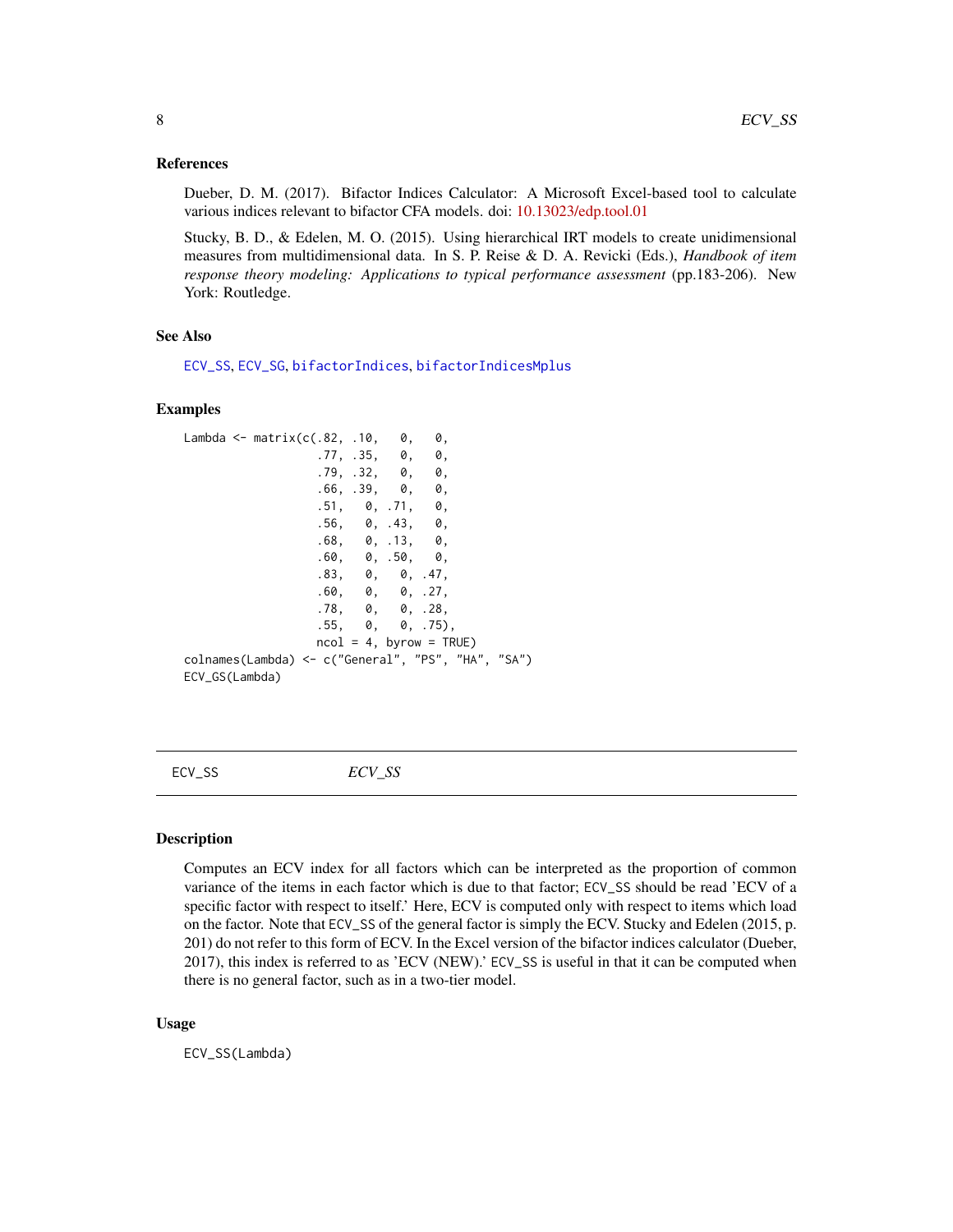#### <span id="page-8-0"></span> $ECV\_SS$  9

# Arguments

Lambda is a matrix of factor loadings. Be sure that all factors have the same variance before calling this function.

#### Details

ECV\_SS is called by [bifactorIndices](#page-2-1) and [bifactorIndicesMplus](#page-4-1), which are the only functions in this package intended for casual users

# Value

A vector of ECVs for all factors

# References

Dueber, D. M. (2017). Bifactor Indices Calculator: A Microsoft Excel-based tool to calculate various indices relevant to bifactor CFA models. doi: [10.13023/edp.tool.01](https://doi.org/10.13023/edp.tool.01)

Stucky, B. D., & Edelen, M. O. (2015). Using hierarchical IRT models to create unidimensional measures from multidimensional data. In S. P. Reise & D. A. Revicki (Eds.), *Handbook of item response theory modeling: Applications to typical performance assessment* (pp.183-206). New York: Routledge.

#### See Also

[ECV\\_SG](#page-6-1), [ECV\\_GS](#page-5-1), [bifactorIndices](#page-2-1), [bifactorIndicesMplus](#page-4-1)

#### Examples

```
Lambda <- matrix(c(.82, .10, 0, 0,
                .77, .35, 0, 0,
                .79, .32, 0, 0,
                .66, .39, 0, 0,
                .51, 0, .71, 0,
                .56, 0, .43, 0,.68, 0, .13, 0,
                .60, 0, .50, 0,
                .83, 0, 0, .47,
                .60, 0, 0, .27,
                .78, 0, 0, .28,
                .55, 0, 0, .75),
                ncol = 4, byrow = TRUE)
colnames(Lambda) <- c("General", "PS", "HA", "SA")
ECV_SS(Lambda)
```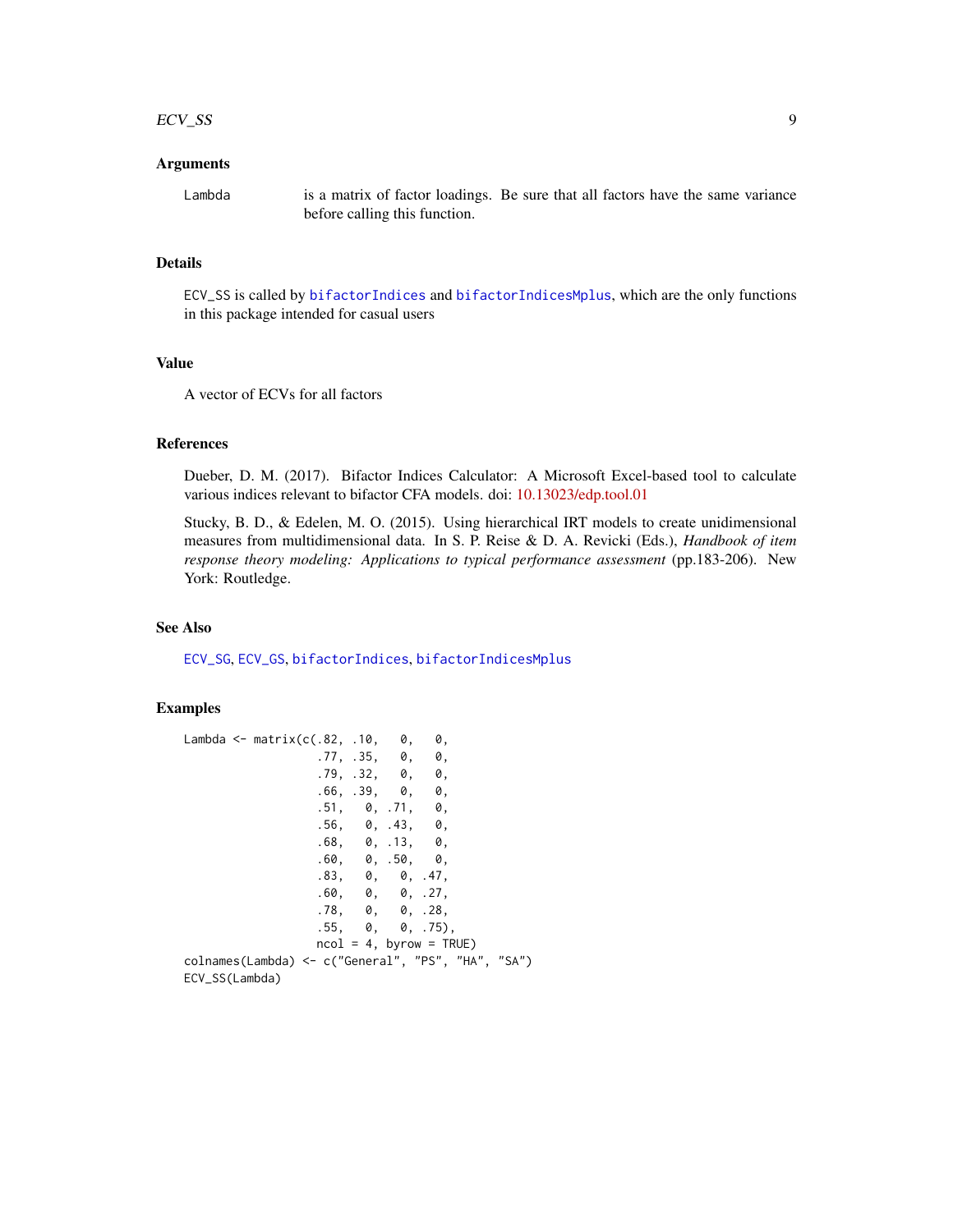<span id="page-9-0"></span>getGen *getGen*

#### Description

getGen detects whether or not a single factor loads on all items, and returns the column index of the general factor if it exists.

# Usage

getGen(Lambda)

# Arguments

Lambda is a factor loading matrix

# Value

The index of the general factor, or NULL if there is no general factor

<span id="page-9-1"></span>getLambda *getLambda*

# Description

getLambda computes or extracts a matrix of factor loadings given some input. Methods exist to support an input of a dataframe, an mplus.model from MplusAutomation, a SingleGroupClass object from mirt, and a lavaan object from lavaan. Please do not use a tibble, as they do not support row names, and it is best if your items are given names.

# Usage

 $getLambda(x, standardized = TRUE)$ 

#### Arguments

| $\mathsf{x}$ | an object to be converted into a factor loading matrix, or an object containing                                                                                                                                                      |
|--------------|--------------------------------------------------------------------------------------------------------------------------------------------------------------------------------------------------------------------------------------|
|              | a fitted model from which a factor loading matrix will be extracted. Supported                                                                                                                                                       |
|              | classes are data. frame, matrix, mplus. model, lavaan, and SingleGroupClass.                                                                                                                                                         |
| standardized | can be used to specify whether a standardized or unstandardized factor loading<br>matrix should be returned. Only relevant for lavaan and mplus model input.<br>The standardized matrix for mplus model is taken from stdyx results. |

# Value

A matrix of factor loadings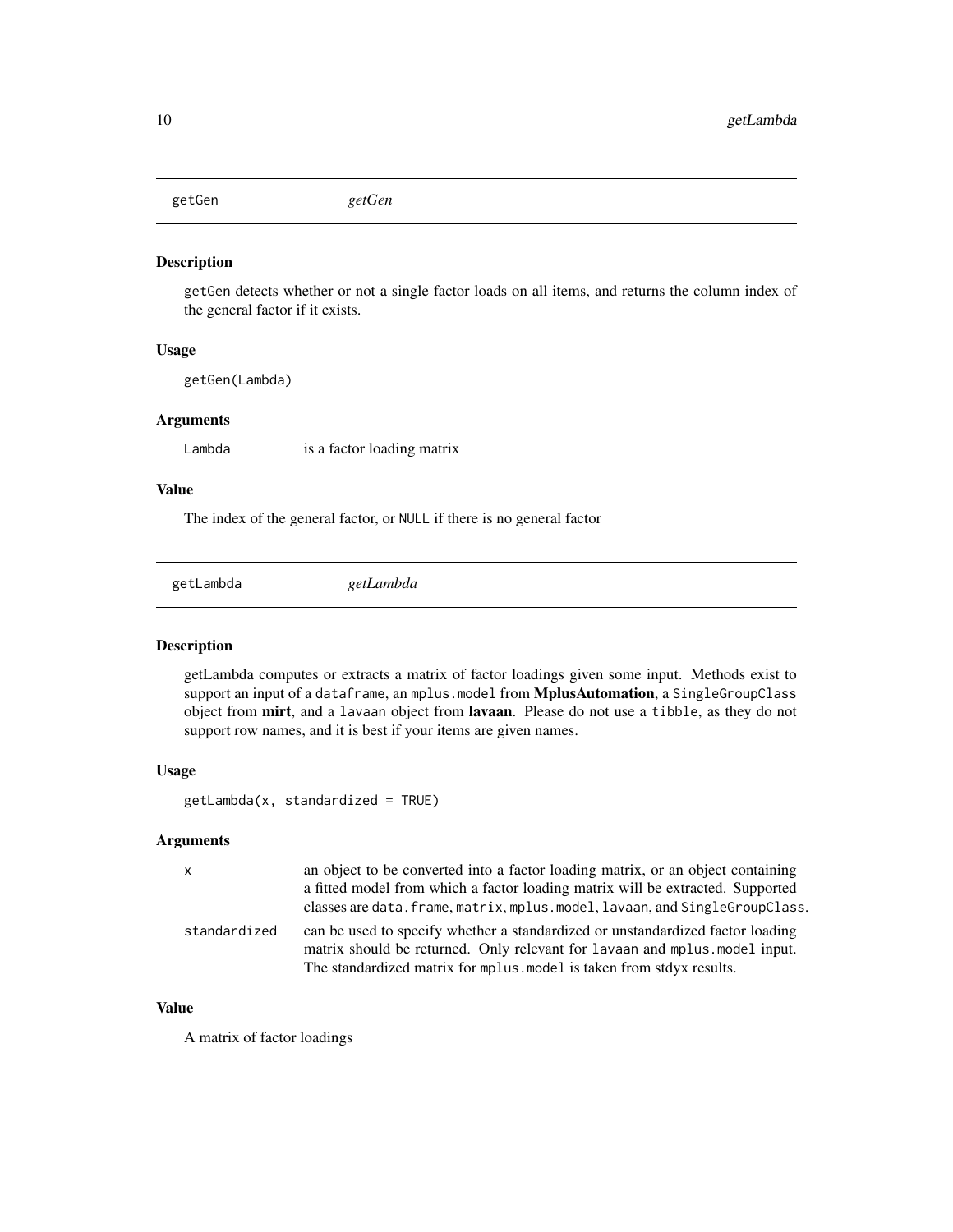<span id="page-10-0"></span>getTheta *getTheta*

#### Description

getTheta extracts or computes a vector of residual variance for items. If a factor loading matrix is provided, then the vector of residual variances is computed from that matrix if standardized is TRUE.

#### Usage

 $getTheta(x, standardized = TRUE)$ 

# Arguments

| $\mathsf{x}$ | an object that can be converted into a factor loading matrix, or an object con-<br>taining a fitted model from which a vector of residual variances can be ex-<br>tracted. Supported classes are data.frame, matrix, mplus.model, lavaan,<br>and SingleGroupClass |
|--------------|-------------------------------------------------------------------------------------------------------------------------------------------------------------------------------------------------------------------------------------------------------------------|
| standardized | can be used to specify whether a standardized or unstandardized factor loading<br>matrix should be returned. Only relevant for lavaan and mplus model input.<br>The standardized matrix for mplus model is taken from stdyx results.                              |

# Value

a vector of residual variances for items. If  $x$  is a fitted model, then the residual variances are extracted from the fitted model. lavaan, mirt (SingleGroupClass), and Mplus (mplus.model) models are supported. If Mplus does not report residual variances for categorical variables, then factor loadings are used to compute the residual variance for standardized models and an error is thrown for unstandardized models. In both cases, the user is alerted that residual variances could not be found in the input and perhaps the model should be rerun.

#### See Also

[getLambda](#page-9-1)

<span id="page-10-1"></span>IECV *IECV*

# Description

Computes an ECV index for each item which can be interpreted as the proportion of common variance of that item due to the general factor. Stucky and Edelen (2015, p. 201) define I-ECV, which is also computed in the Excel version of the bifactor indices calculator (Dueber, 2017).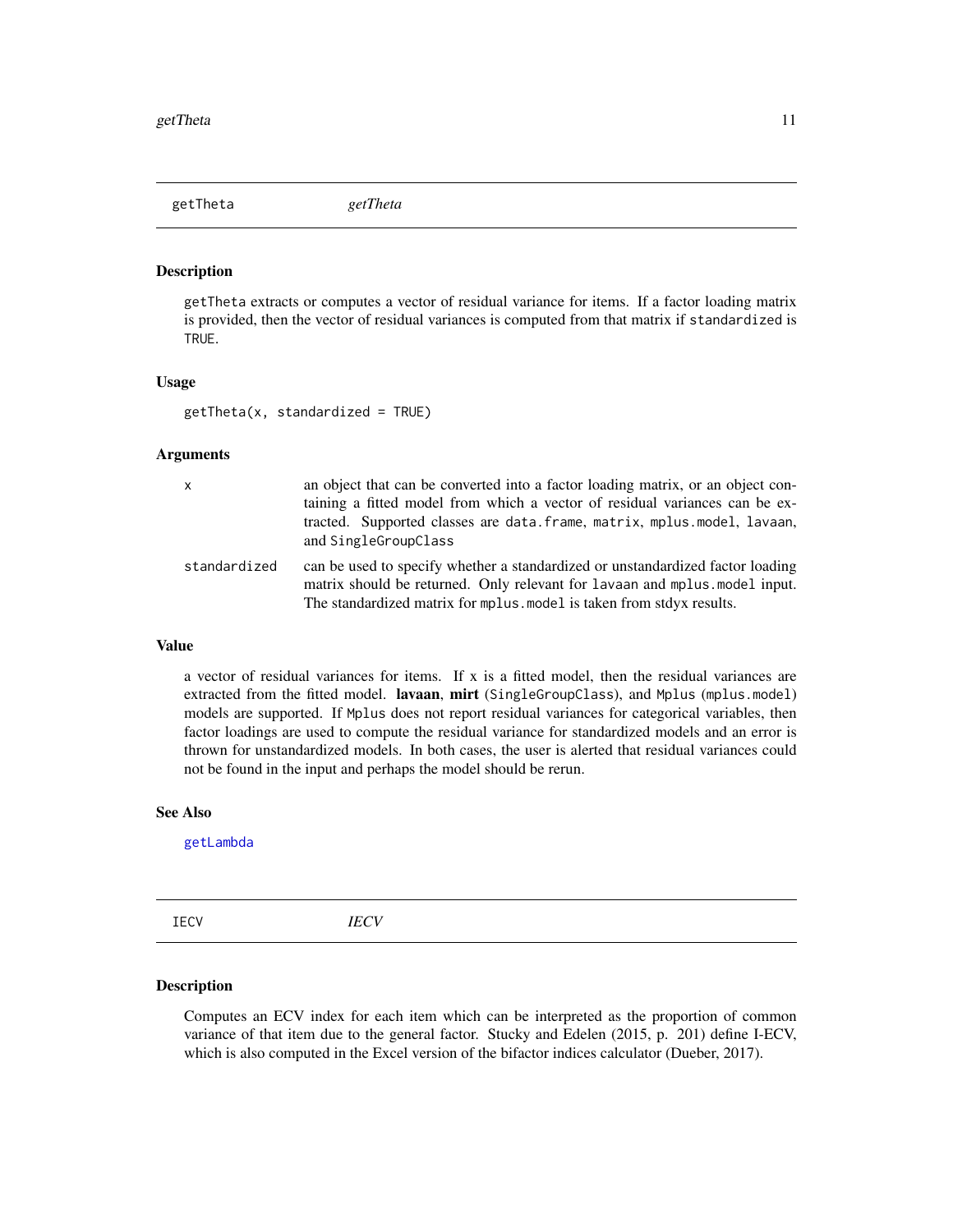# <span id="page-11-0"></span>Usage

IECV(Lambda)

# Arguments

Lambda is a matrix of factor loadings. Be sure that all factors have the same variance before calling this function.

# Details

IECV is called by [bifactorIndices](#page-2-1) and [bifactorIndicesMplus](#page-4-1), which are the only functions in this package intended for casual users

# Value

A vector of item ECVs

# References

Dueber, D. M. (2017). Bifactor Indices Calculator: A Microsoft Excel-based tool to calculate various indices relevant to bifactor CFA models. doi: [10.13023/edp.tool.01](https://doi.org/10.13023/edp.tool.01)

Stucky, B. D., & Edelen, M. O. (2015). Using hierarchical IRT models to create unidimensional measures from multidimensional data. In S. P. Reise & D. A. Revicki (Eds.), *Handbook of item response theory modeling: Applications to typical performance assessment* (pp.183-206). New York: Routledge.

#### See Also

[ECV\\_SS](#page-7-1), [ECV\\_SG](#page-6-1), [bifactorIndices](#page-2-1), [bifactorIndicesMplus](#page-4-1)

# Examples

```
Lambda \leq matrix(c(.82, .10, 0, 0,
                .77, .35, 0, 0,
                 .79, .32, 0, 0,
                 .66, .39, 0, 0,
                 .51, 0, .71, 0,
                 .56, 0, .43, 0,
                 .68, 0, .13, 0,
                 .60, 0, .50, 0,
                 .83, 0, 0, .47,
                 .60, 0, 0, .27,
                .78, 0, 0, .28,
                .55, 0, 0, .75),
                ncol = 4, byrow = TRUE)
colnames(Lambda) <- c("General", "PS", "HA", "SA")
IECV(Lambda)
```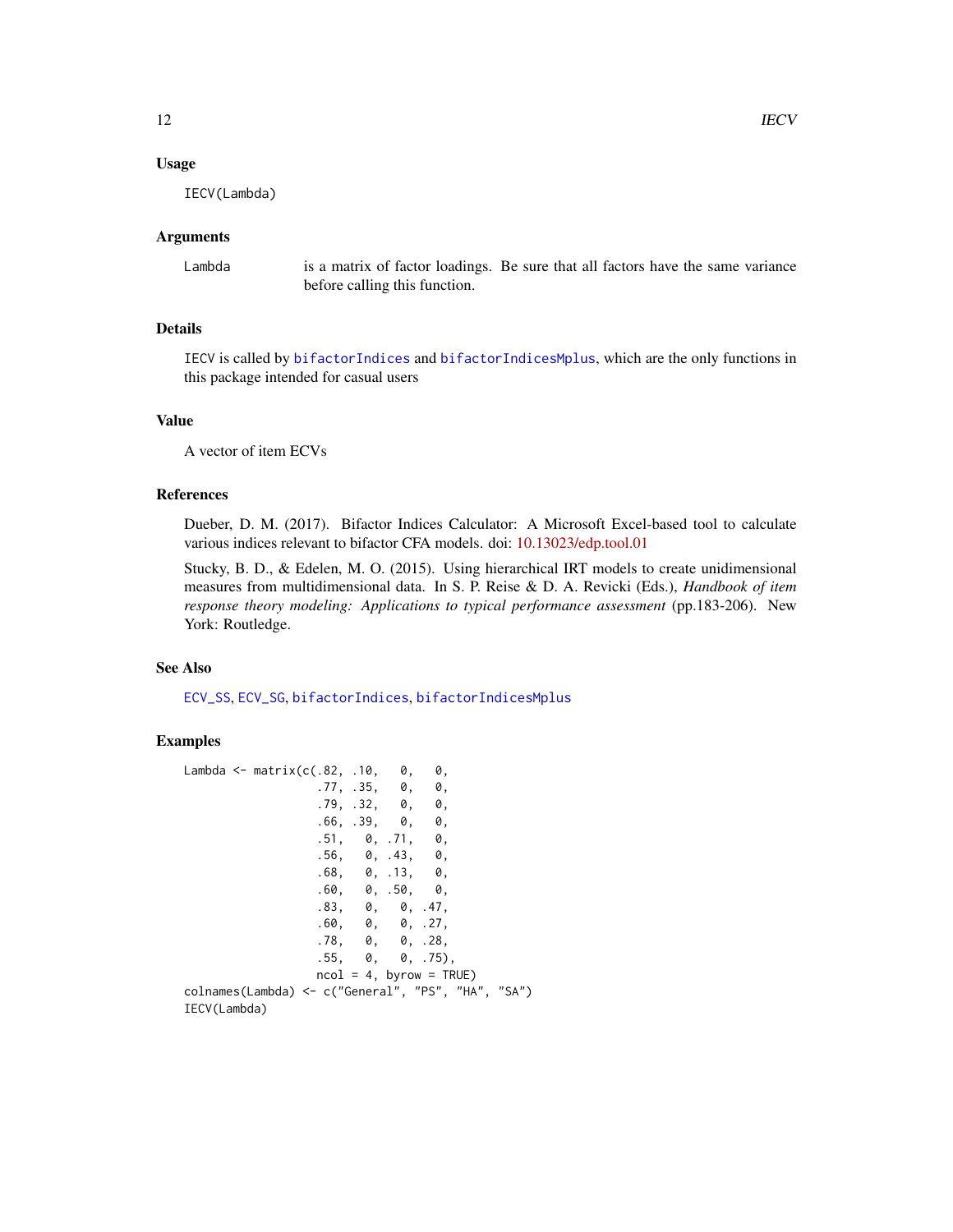<span id="page-12-0"></span>isBifactor *isBifactor*

# Description

Determines whether a model has bifactor structure.

# Usage

isBifactor(Lambda)

# Arguments

Lambda Matrix of factor loadings

#### Value

Logical. If each item loads on a general factor and at most one specific factor, returns TRUE. Otherwise FALSE.

<span id="page-12-1"></span>Omega\_H *Omega\_H*

# Description

Computes hierarchical omega reliability estimate for all factors as described in Rodriguez, Reise, and Haviland (2016).

# Usage

Omega\_H(Lambda, Theta)

# Arguments

| Lambda | is a matrix of factor loadings           |
|--------|------------------------------------------|
| Theta  | is a vector of indicator error variances |

# Details

Omega\_H is called by [bifactorIndices](#page-2-1) and [bifactorIndicesMplus](#page-4-1), which are the only functions in this package intended for casual users

# Value

A numeric, the omega reliability estimate for all factors.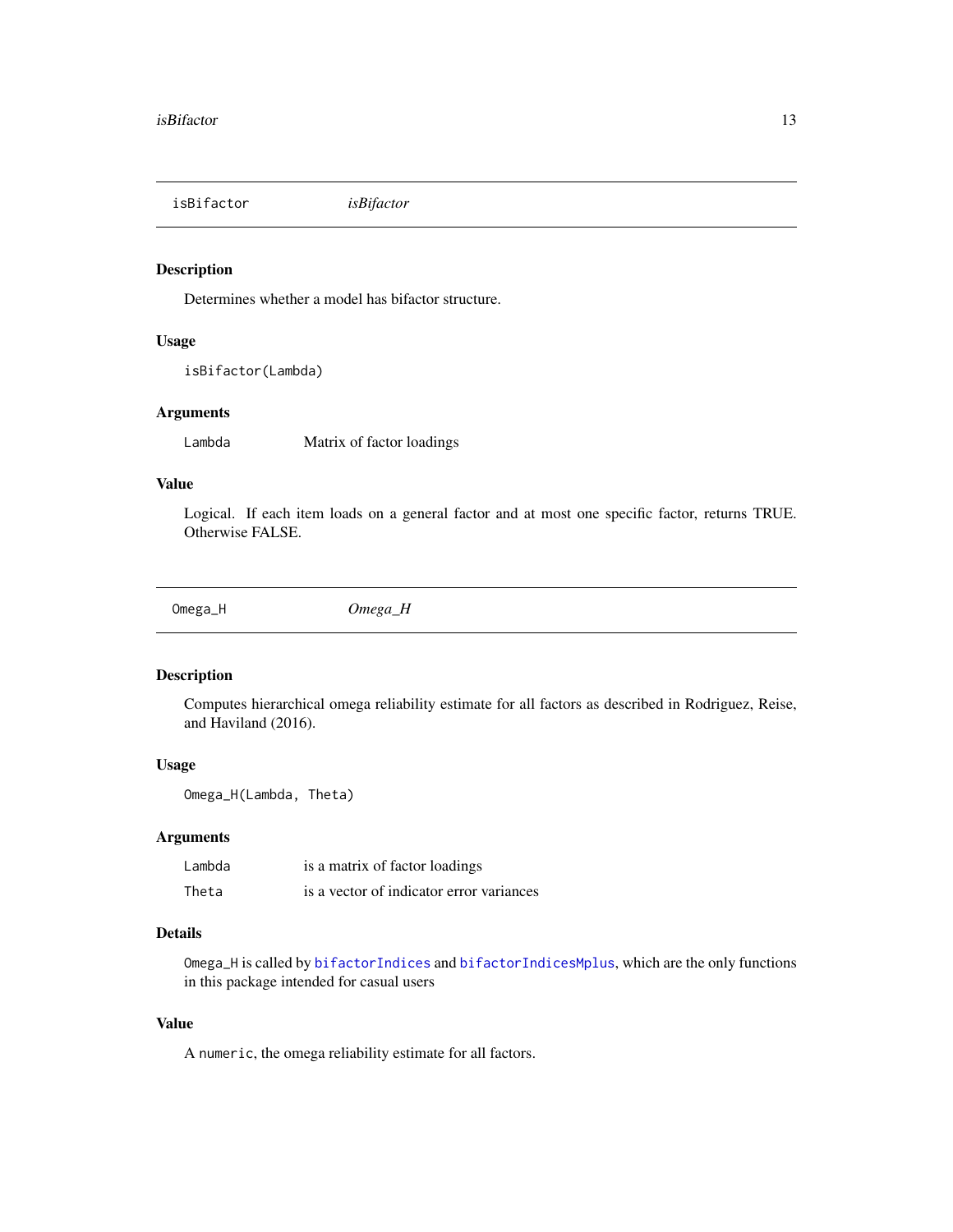# <span id="page-13-0"></span>References

Rodriguez, A., Reise, S. P., & Haviland, M. G. (2016). Evaluating bifactor models: Calculating and interpreting statistical indices. Psychological methods, 21(2), 137 doi: [10.1037/met0000045.](https://doi.org/10.1037/met0000045)

# See Also

[Omega\\_S](#page-13-1), [bifactorIndices](#page-2-1), [bifactorIndicesMplus](#page-4-1)

#### Examples

```
Lambda \leq matrix(c(.82, .10, 0, 0,
                 .77, .35, 0, 0,
                  .79, .32, 0, 0,.66, .39, 0, 0,
                  .51, 0, .71, 0,.56, 0, .43, 0,
                  .68, 0, .13, 0,
                  .60, 0, .50, 0,
                  .83, 0, 0, .47,<br>.60, 0, 0, .27,.60, 0,.78, 0, 0, .28,
                  .55, 0, 0, .75),
                 ncol = 4, byrow = TRUE)
colnames(Lambda) <- c("General", "PS", "HA", "SA")
Theta <- rep(1, nrow(Lambda)) - rowSums(Lambda^2)
Omega_H(Lambda, Theta)
```
<span id="page-13-1"></span>Omega\_S *Omega\_S*

# Description

Computes an omega reliability estimate for all factors as described in Rodriguez, Reise, and Haviland (2016).

# Usage

Omega\_S(Lambda, Theta)

# Arguments

| Lambda | is a matrix of factor loadings           |
|--------|------------------------------------------|
| Theta  | is a vector of indicator error variances |

#### Details

Omega\_S is called by [bifactorIndices](#page-2-1) and [bifactorIndicesMplus](#page-4-1), which are the only functions in this package intended for casual users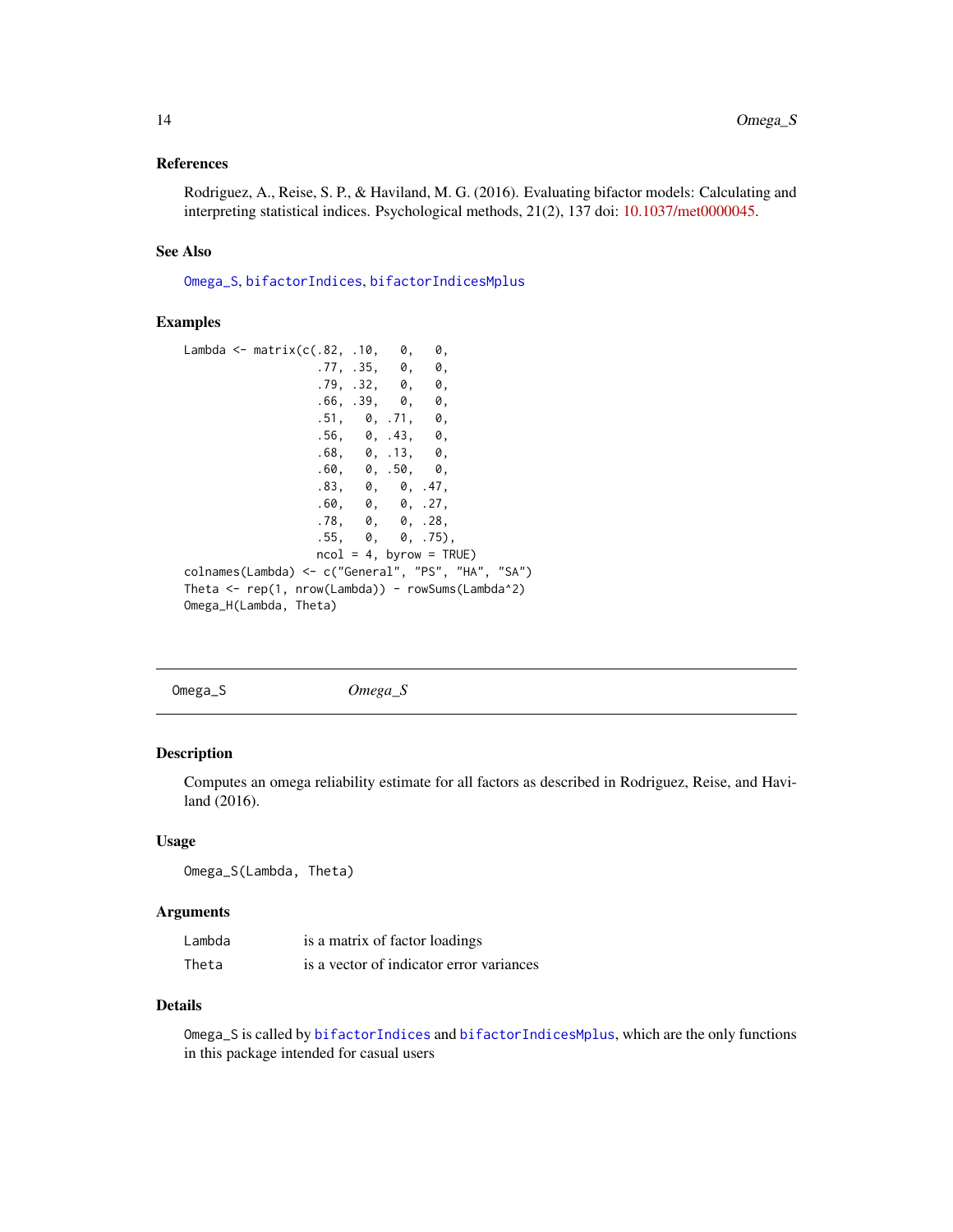# <span id="page-14-0"></span>PUC  $\qquad \qquad$  15

# Value

A numeric, the omega reliability estimate for all factors.

# References

Rodriguez, A., Reise, S. P., & Haviland, M. G. (2016). Evaluating bifactor models: calculating and interpreting statistical indices. *Psychological Methods, 21*(2), 137 doi: [10.1037/met0000045.](https://doi.org/10.1037/met0000045)

# See Also

[Omega\\_H](#page-12-1), [bifactorIndices](#page-2-1), [bifactorIndicesMplus](#page-4-1)

# Examples

```
Lambda \leq matrix(c(.82, .10, 0, 0,
                 .77, .35, 0, 0,
                 .79, .32, 0, 0,.66, .39, 0, 0,.51, 0, .71, 0,
                 .56, 0, .43, 0,
                 .68, 0, .13, 0,
                 .60, 0, .50, 0,
                 .83, 0, 0, .47,
                 .60, 0, 0, .27,
                 .78, 0, 0, .28,
                 .55, 0, 0, .75),
                 ncol = 4, byrow = TRUE)
colnames(Lambda) <- c("General", "PS", "HA", "SA")
Theta <- rep(1, nrow(Lambda)) - rowSums(Lambda^2)
Omega_S(Lambda, Theta)
```
<span id="page-14-1"></span>

PUC *PUC*

#### Description

PUC computes the proportion of uncontaminated correlations for a bifactor mode

# Usage

PUC(Lambda)

#### Arguments

Lambda is a matrix of factor loadings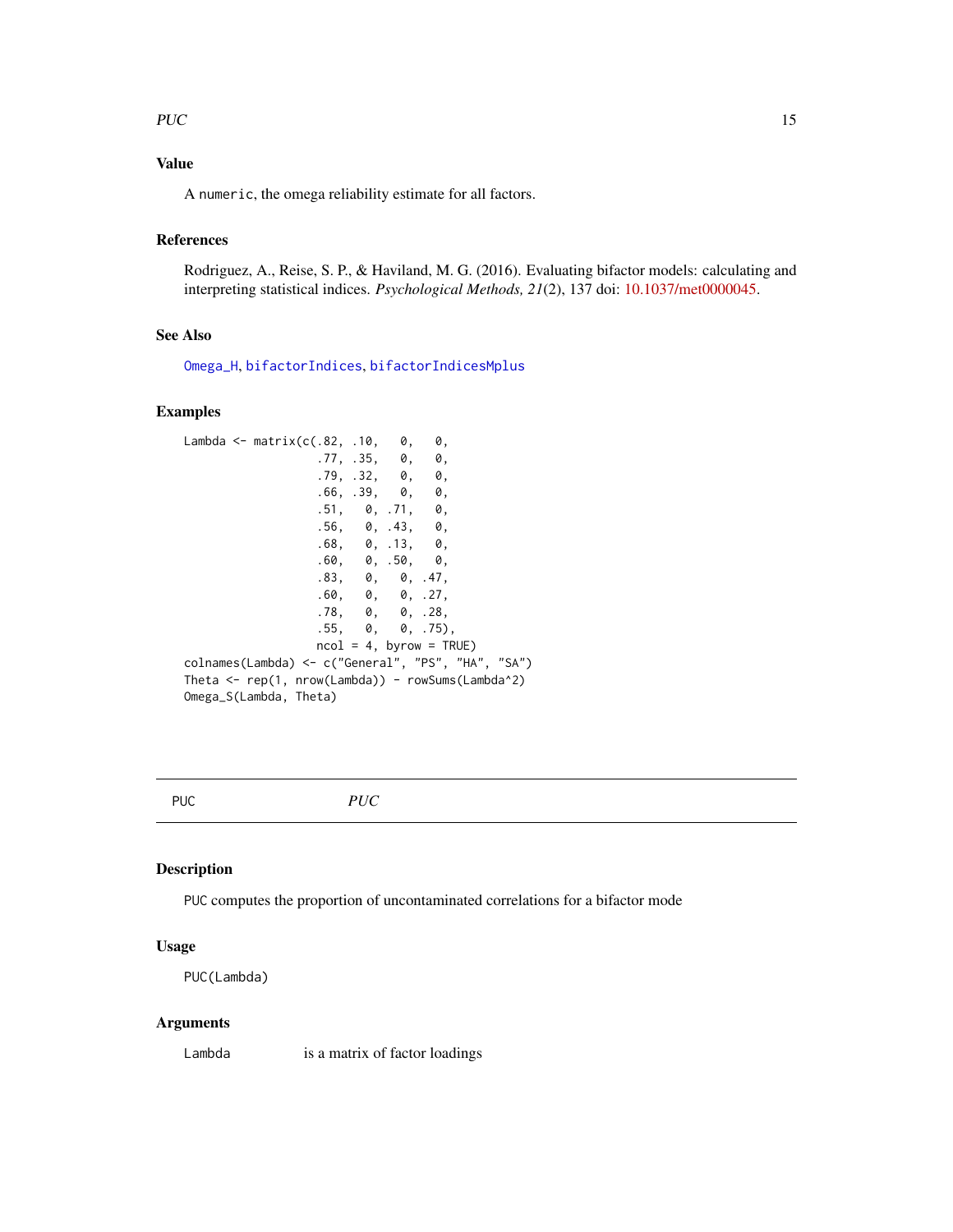# <span id="page-15-0"></span>Details

PUC is called by [bifactorIndices](#page-2-1) and [bifactorIndicesMplus](#page-4-1), which are the only functions in this package intended for casual users

# Value

numeric

# See Also

[bifactorIndices](#page-2-1), [bifactorIndicesMplus](#page-4-1)

# Examples

```
Lambda <- matrix(c(.82, .10, 0, 0,<br>.77, .35, 0, 0,
                 .77, .35, 0, 0,
                 .79, .32, 0, 0,
                 .66, .39, 0, 0,.51, 0, .71, 0,
                 .56, 0, .43, 0,
                 .68, 0, .13, 0,.60, 0, .50, 0,.83, 0, 0, .47,
                 .60, 0, 0, .27,
                 .78, 0, 0, .28,
                 .55, 0, 0, .75),
                 ncol = 4, byrow = TRUE)
colnames(Lambda) <- c("General", "PS", "HA", "SA")
PUC(Lambda)
```